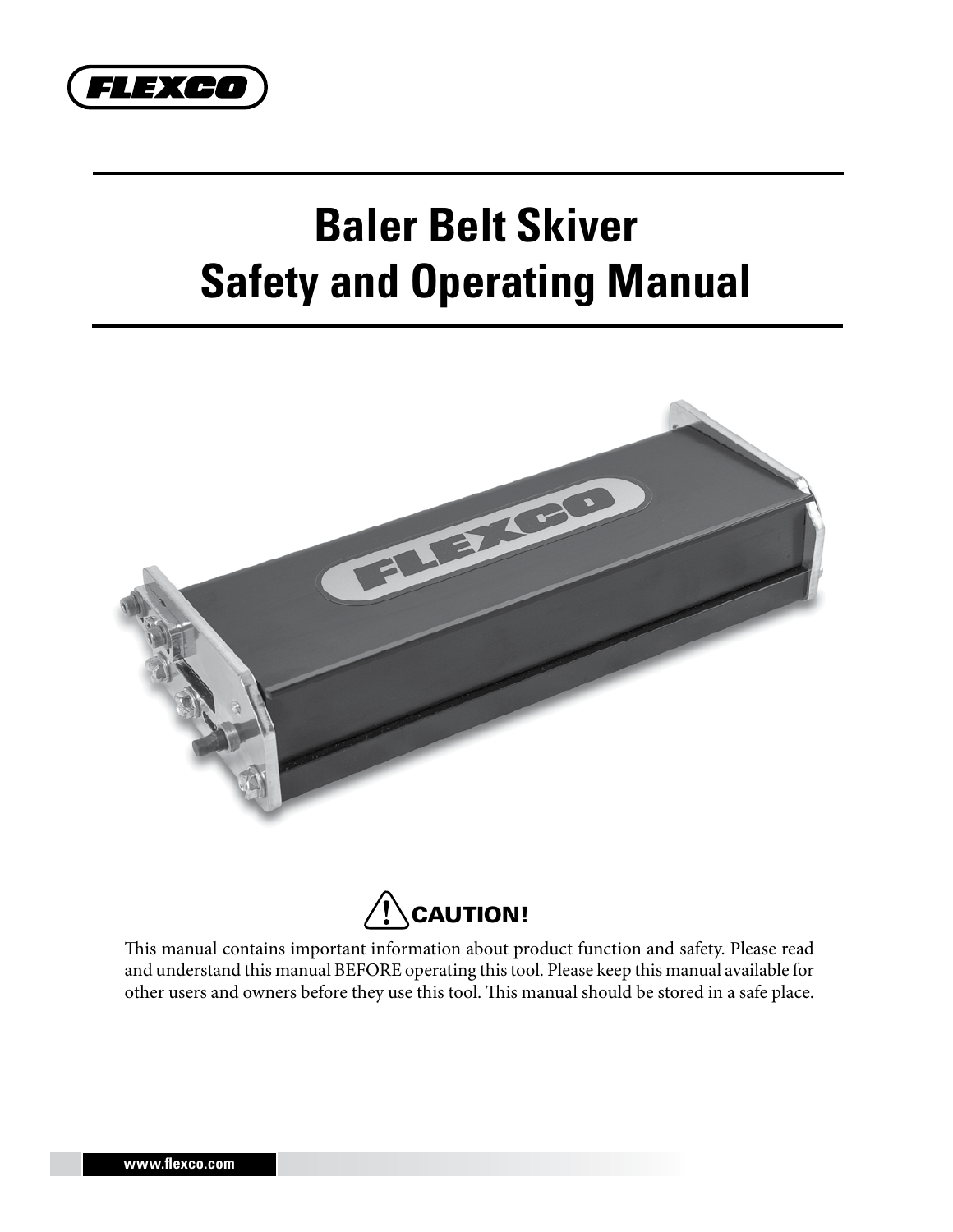# **Table of Contents**

## **General Safety Rules**

–Save These Instructions–

#### **Signal words:**

"DANGER" indicates an imminently hazardous situation which, if not avoided, will result in death or serious injury. The signal word is limited to the most extreme situations.

"WARNING" indicates a potentially hazardous situation which, if not avoided, could result in death or serious injury.

"CAUTION" indicates a potentially hazardous situation which, if not avoided, may result in minor or moderate injury. It may also be used to alert against unsafe practices.

#### **Safety Symbol**



**!** to identify and call attention to specific This international safety symbol is used safety matters.

#### **Safety Information**

To Avoid Severe Personal Injury or Property Damage, read carefully and understand the following Safety Precautions.

#### **1. Work Area**

### **!** CAUTION

Keep your work area clean and well lit. Cluttered benches and dark areas invite accidents.

#### **2. PERSONAL SAFETY !** CAUTION

Use safety equipment. Always wear eye protection. Dust mask, non-skid safety shoes, hard hat, or hearing protection must be used for appropriate conditions. Wear cut resistant gloves.

#### **!** WARNING

Keep your hands and fingers away from all moving parts, e.g. the blade, at all times. Do not allow hair or loose clothing near the skiver, particularly rotating components including the user supplied drill motor.

#### **www.flexco.com**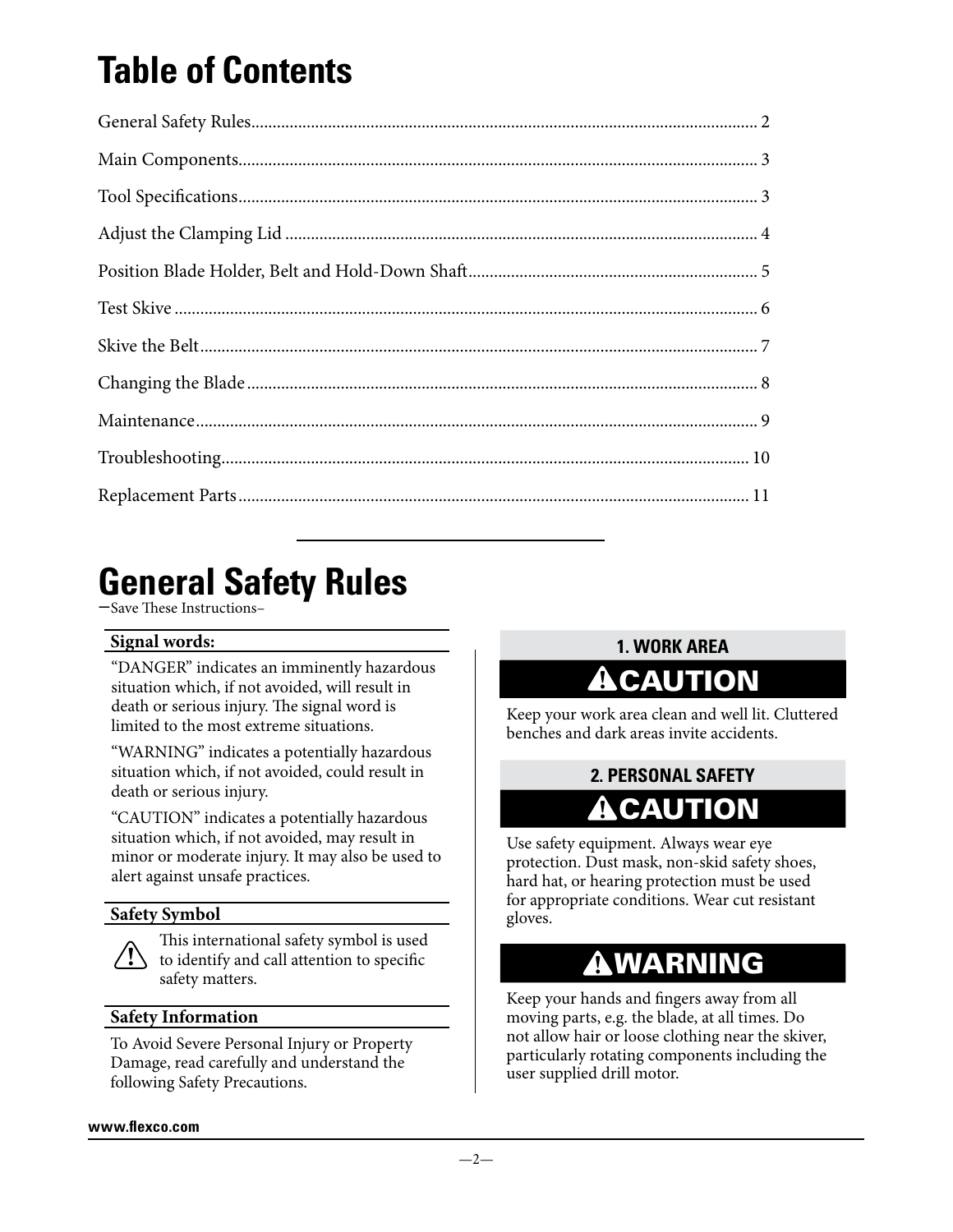# **Main Components**



| Parts       |                           |      |                         |      |                                    |
|-------------|---------------------------|------|-------------------------|------|------------------------------------|
| <b>Item</b> | <b>Description</b>        | Item | <b>Description</b>      | Item | <b>Description</b>                 |
|             | <b>Base Plate</b>         | 8    | Flexco Label            | 15   | Position Pins (not pictured) (2)   |
| 2           | <b>Clamping Lid</b>       | 9    | <b>Cut Hazard Decal</b> | 16   | <b>Blade Set Screws (2)</b>        |
| 3           | Spindle Bushings (2)      | 10   | Adjuster Plates (2)     | 17   | <b>Shaft Screw</b>                 |
| 4           | Spindle                   | 11   | Side Plates (2)         | 18   | Shim Storage Cover                 |
| 5           | <b>Blade Holder</b>       | 12   | Blade                   | 19   | Shim Storage/Stop Screws (2)       |
| 6           | <b>Blade Backer Plate</b> | 13   | Lid Hinge Pins (2)      | 20   | <b>Clamp Adjusting Washers (4)</b> |
|             | Hold-Down Shaft           | 14   | Base Screws (6)         | 21   | Clamp Adjusting Screws (4)         |
|             |                           |      |                         | 22   | Shims (5)                          |

# **Tool Specifications**

| <b>Tool Specifications</b>           |                       |
|--------------------------------------|-----------------------|
| <b>Maximum Belt Width</b>            | 7.5 inches            |
| <b>Unskived Belt Thickness Range</b> | 0.200 to 0.400 inches |
| Skive Depth (Reach Back)             | 1.0 inches            |
| <b>Skived Belt Thickness Range</b>   | 0.190 to 0.240 inches |
|                                      |                       |

**Note:** Other skived belt thicknesses may be achieved by providing a shim beneath the belt.

| Material                                   |                                    |
|--------------------------------------------|------------------------------------|
| Side Plates, Blade Holder, Adjuster Plates | <b>Zinc-Plated Steel</b>           |
| <b>Blade Backer Plate</b>                  | <b>Stainless Steel</b>             |
| Lid and Base                               | <b>Hard Coat Anodized Aluminum</b> |
| Spindle, Blades                            | Steel                              |
| <b>Spindle Bushings</b>                    | <b>Bronze</b>                      |
| Shims                                      | Polyester                          |

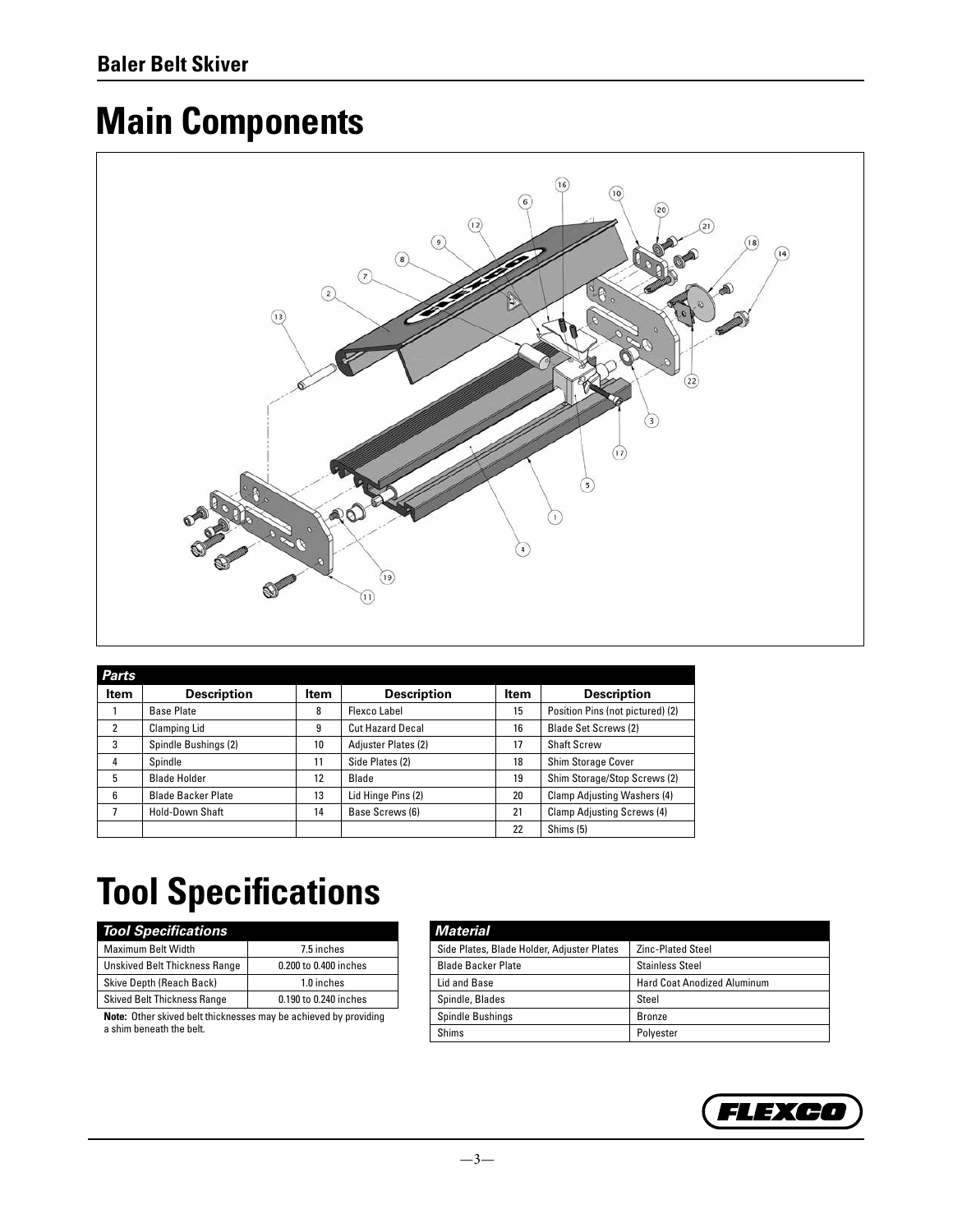### **Adjust the Clamping Lid**

### **4 WARNING** Keep fingers and hands away from blade cutting edge.

**A**

For best results: Store skiver in a clean dry area. Do not throw or drop tool.

- 1. Using the 5/32" hex key (included) loosen the four clamp adjusting screws at the adjuster plates (Fig. 1).
- 2. Insert belt to be skived, positioning it flat against the belt stop.
- 3. Hold lid at 45° angle from the belt and apply downward pressure (Fig. 2).
- 4. Tighten four clamp adjusting screws and close lid.
- 5. Clamping pressure is correct when clamped belt cannot easily be pulled from skiver and belt end to be skived does not curl away from base when clamped (check for correct belt position by looking through slot of side plate).
- 6. If tighter clamping force is required, hold lid at between a 45 and 90° angle while applying downward pressure and tighten screws.
- 7. Remove belt from skiver.





#### **www.flexco.com**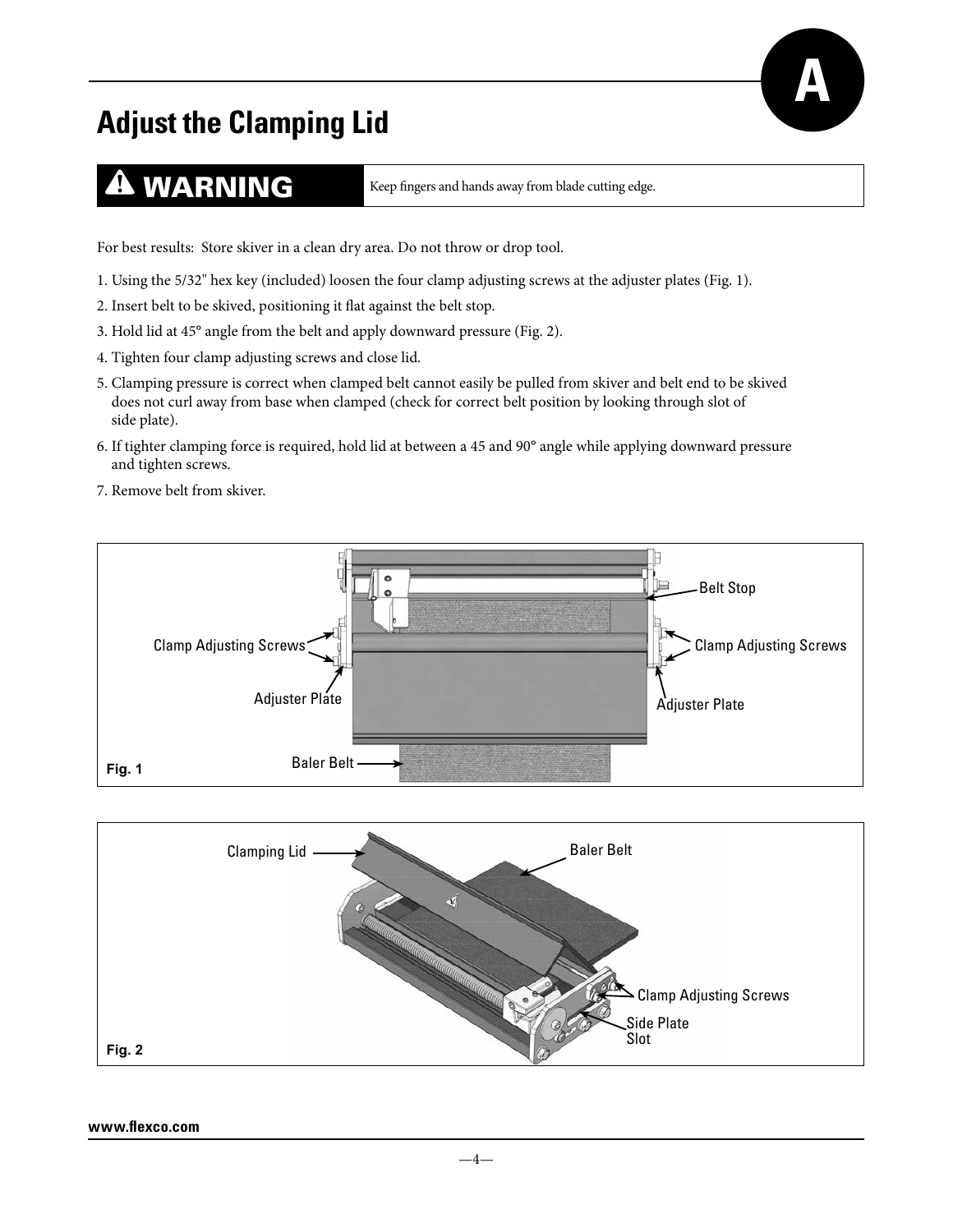#### **Position Blade Holder, Belt and Hold-Down Shaft**

# **!** CAUTION

Avoid contact with blade cutting edge. Before operation ensure spindle threads are free of dirt/debris to allow proper function of blade holder release system.

**B**

- 1. Taking care not to touch the cutting blade, slide the blade holder to the right end of the spindle. (Fig. 3).
- 2. Using the 9/64" hex key (included) loosen the shaft screw and rotate the shaft to its maximum belt clearance position. Temporarily tighten the shaft screw.
- 3. Insert squared belt end into skiver ensuring that it is butted against the belt stop.
- 4. Position the belt so that the edge is against the cutting blade (Fig. 4).
- 5. Loosen the shaft screw, insert suitable tool into shaft adjustment hole (Fig. 3) and rotate shaft to the left (away) from the blade. Hold it against the belt surface with light pressure.
- 6. Tighten the shaft screw.
- 7. Push on the position pin (Fig. 3) to engage blade holder and spindle. The position pin is also an aid in determining the location of the blade holder.
- 8. Close lid.





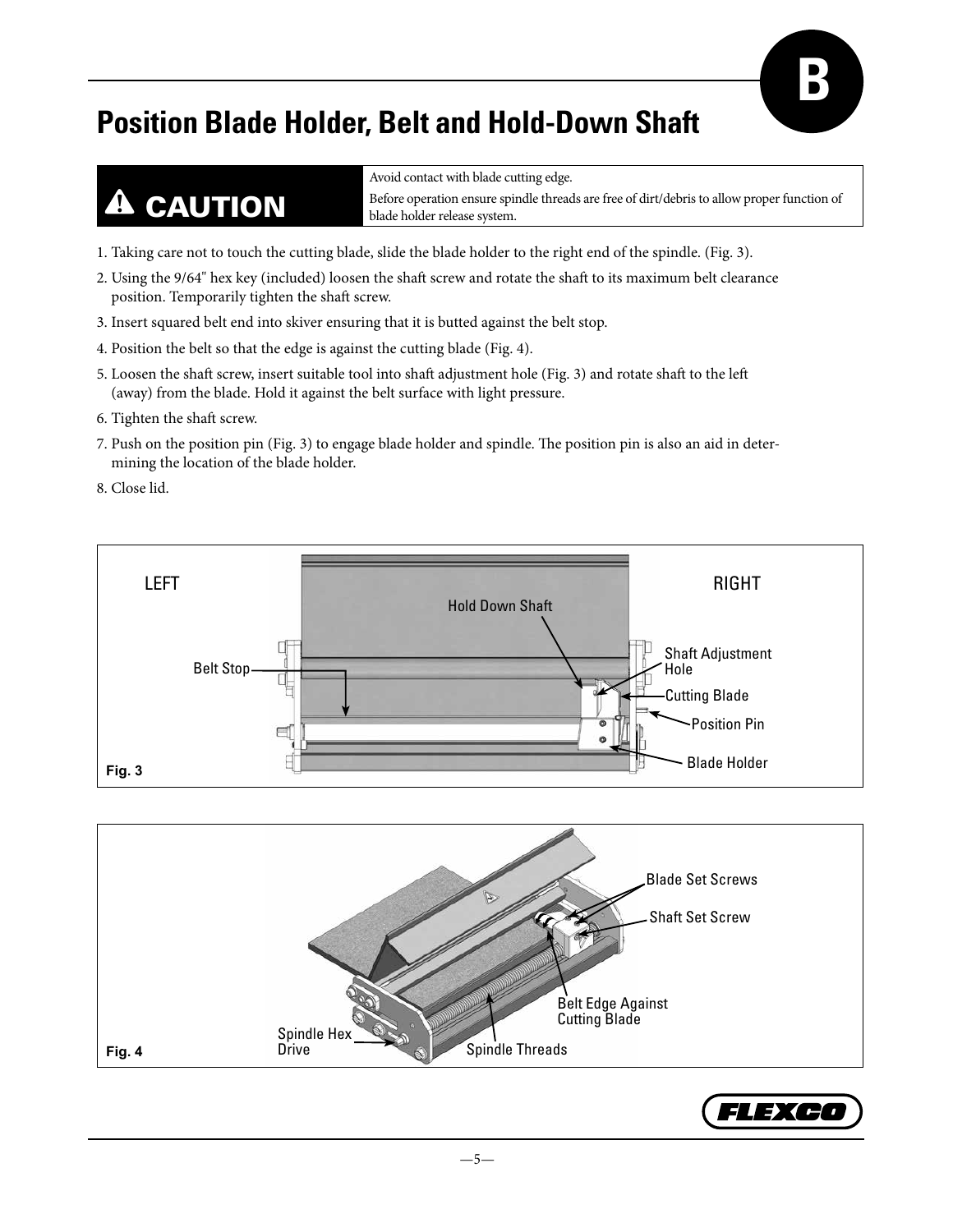### **Test Skive**





- 1. Keep hand on closed lid to ensure adequate clamping force and to hold the skiver in place while skiving.
- 2. Use a hand-held power drill with a 1/4" extra deep bit on the spindle hex drive to rotate the spindle and skive the belt (Fig. 4). A ratchet can be used in place of the drill.
- 3. Position the belt so that the edge is against the cutting blade (Fig. 4)
- 4. Measure the skived belt thickness.
- 5. Using the 3/32" hex key loosen blade set screws on top of blade holder.
- 6. Using the 5/32" hex key remove the shim screw and shim storage cover located on the right side plate to access the shims (Fig. 5).
- 7. Insert the required number of shims under the blade to prevent belt carcass damage. Each shim is 0.010" thick, so addition of each shim will result in the skived belt thickness being 0.010" thicker.
- 8. Tighten blade set screws.

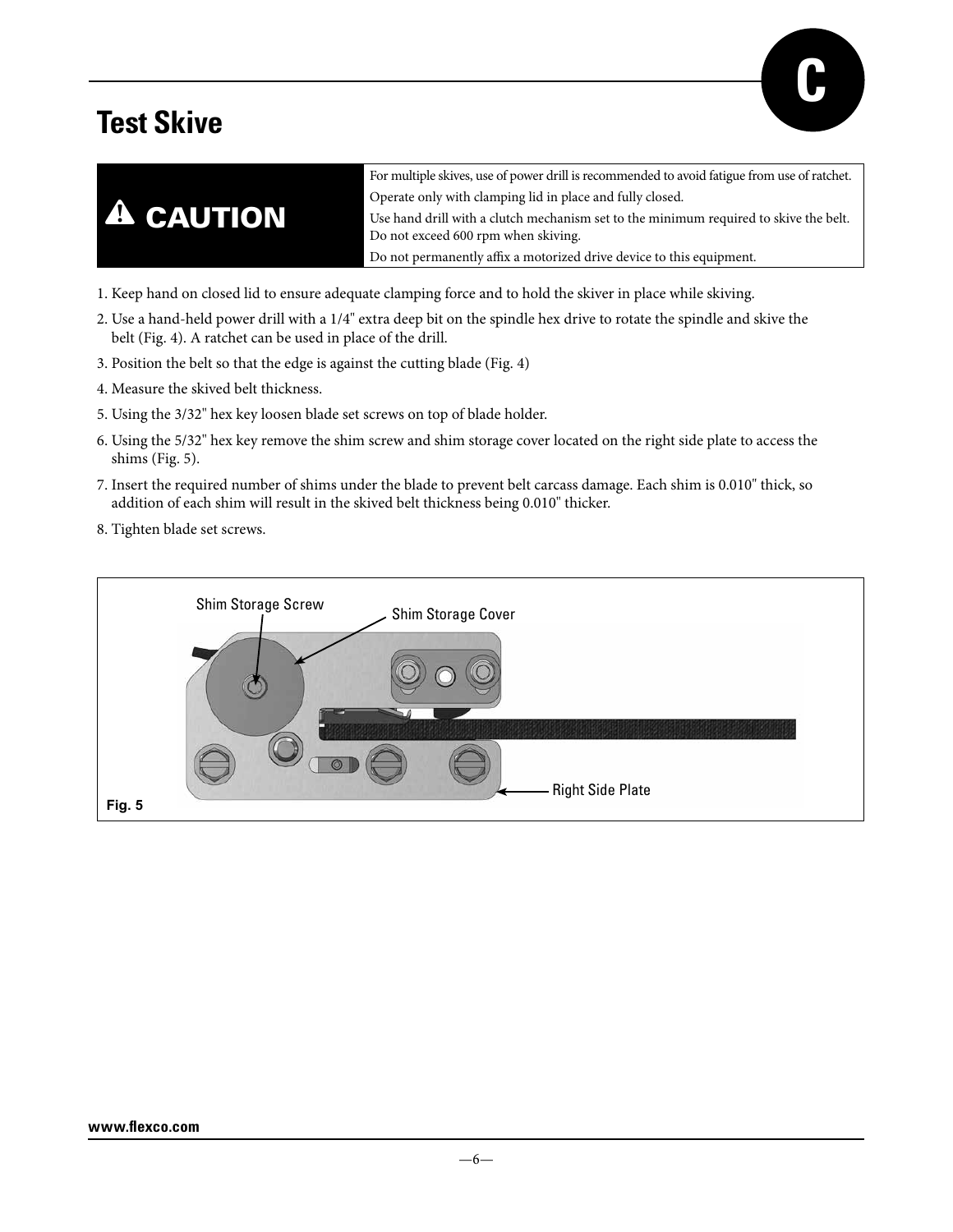#### **Skive the Belt**

- 1. Disengage the blade holder from the spindle and slide it to the right end of the spindle. Ensure blade holder moves freely on spindle. Clean spindle if binding or grinding occurs.
- 2. Insert squared belt end into skiver ensuring that it is butted against the belt stop.
- 3. Position the belt so that the edge is against the cutting blade.
- 4. Close lid.
- 5. The clamping action may move the belt away from the belt stop. Verify that belt is against the stop by looking though the slot of the side plate.
- 6. Using the hand drill, skive the belt.
- 7. Lift lid and remove belt.
- 8. Measure the skived height to verify proper belt thickness for your fastener.
- **NOTE:** Between skives, keep the interior of the base and the slot that guides the block free from belt material and dirt. Store skiver with hold down shaft in position to aid in guarding blade edge.



**D**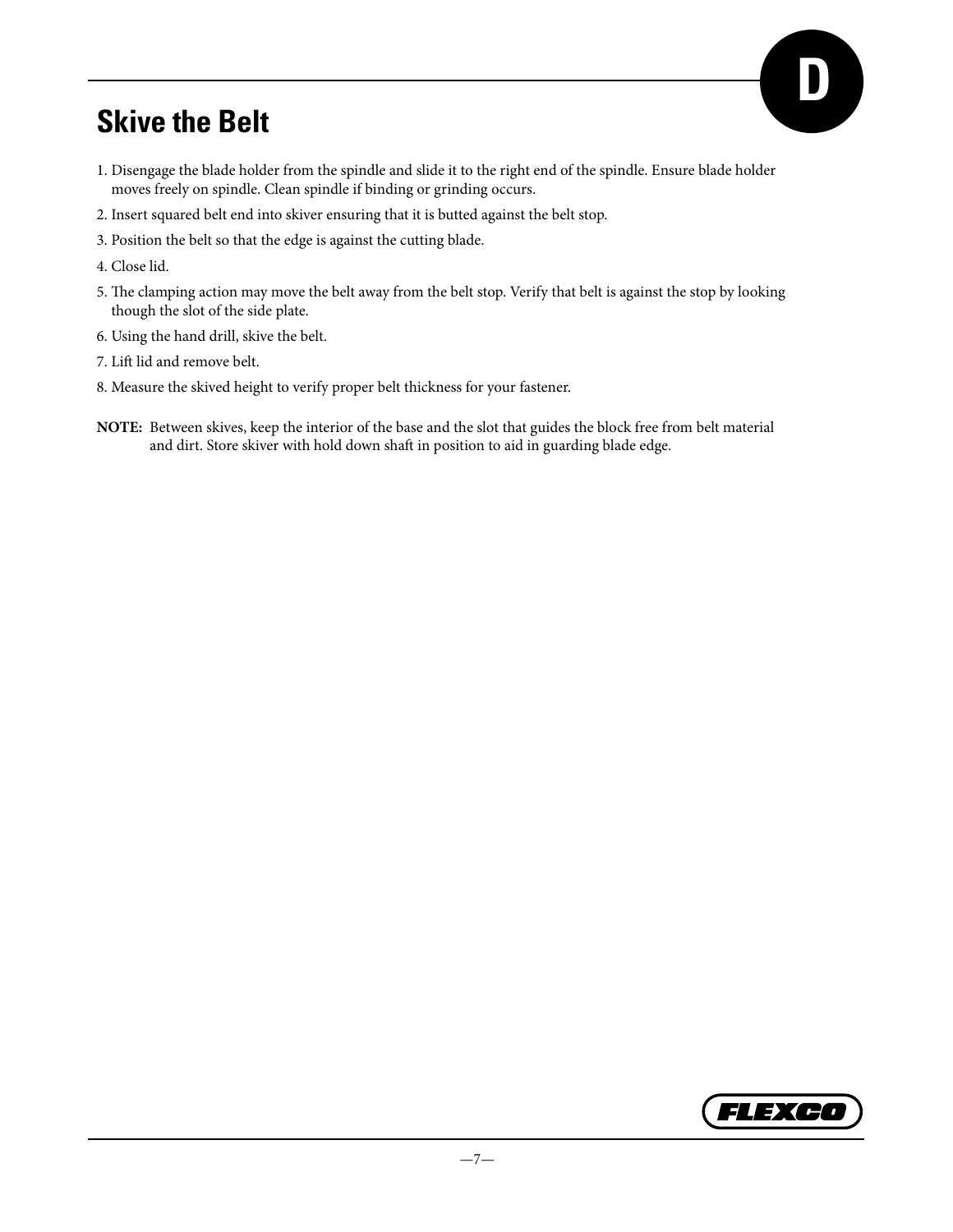### **Changing the Blade**

### **A WARNING** Keep fingers and hands away from blade cutting edge.

**E**

- 1. Loosen the blade set screws.
- 2. Carefully remove the blade and backing plate from the blade holder leaving the shims in place.
- 3. Insert a new blade on top of the previously installed shims. Ensure that the slot in the blade is seated around the pin on the blade holder. When properly installed, the opposite end of the blade farthest from the belt is seated and is completely recessed in the blade holder.
- 4. Replace the backing plate on top of blade ensuring that the slot is seated around the blade holder pin.
- 5. Replace shims under blade.
- 6. Tighten blade set screws.
- 7. Carefully dispose of old blade.

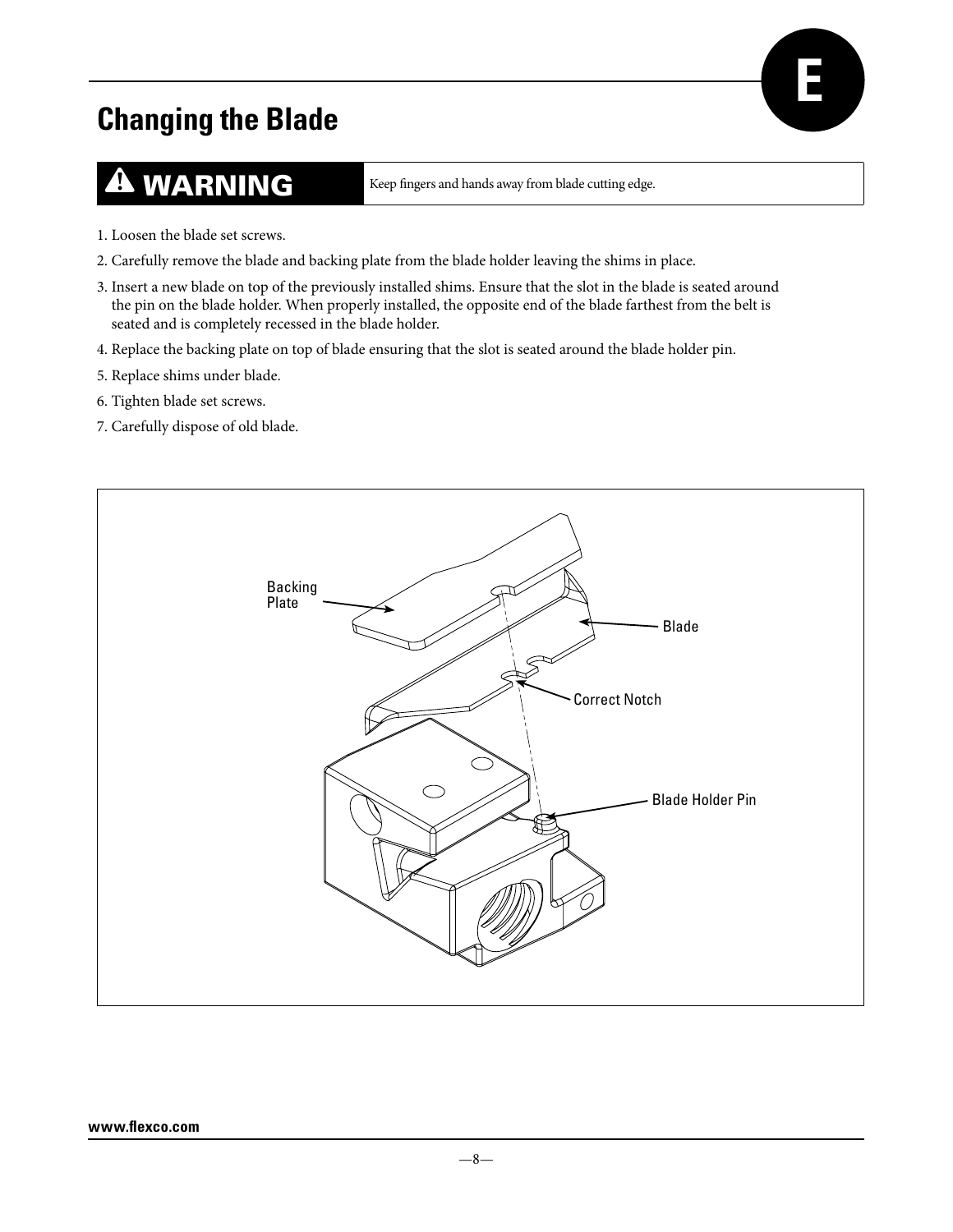

#### **Maintenance**

- Store blade adjusting shims behind shim storage plate when not in use.
- Lubricate spindle threads frequently. Spindle threads are initially coated with a semi-dry graphite / molybdenum grease. Application of a high pressure molybdenum grease every 20 skives is recommended. It is also recommended to lubricate the base blade holder surfaces shown (see image). For field applications, use a hard wax or other high pressure dry lubricant on threads and base blade holder surfaces, to avoid entrapment of dirt.
- If the skiver is used outdoors in field applications, remove dirt from belt end and from skiver threads, blade and blade holder rubbing surfaces. Dirt / grit will reduce blade and skiver life.





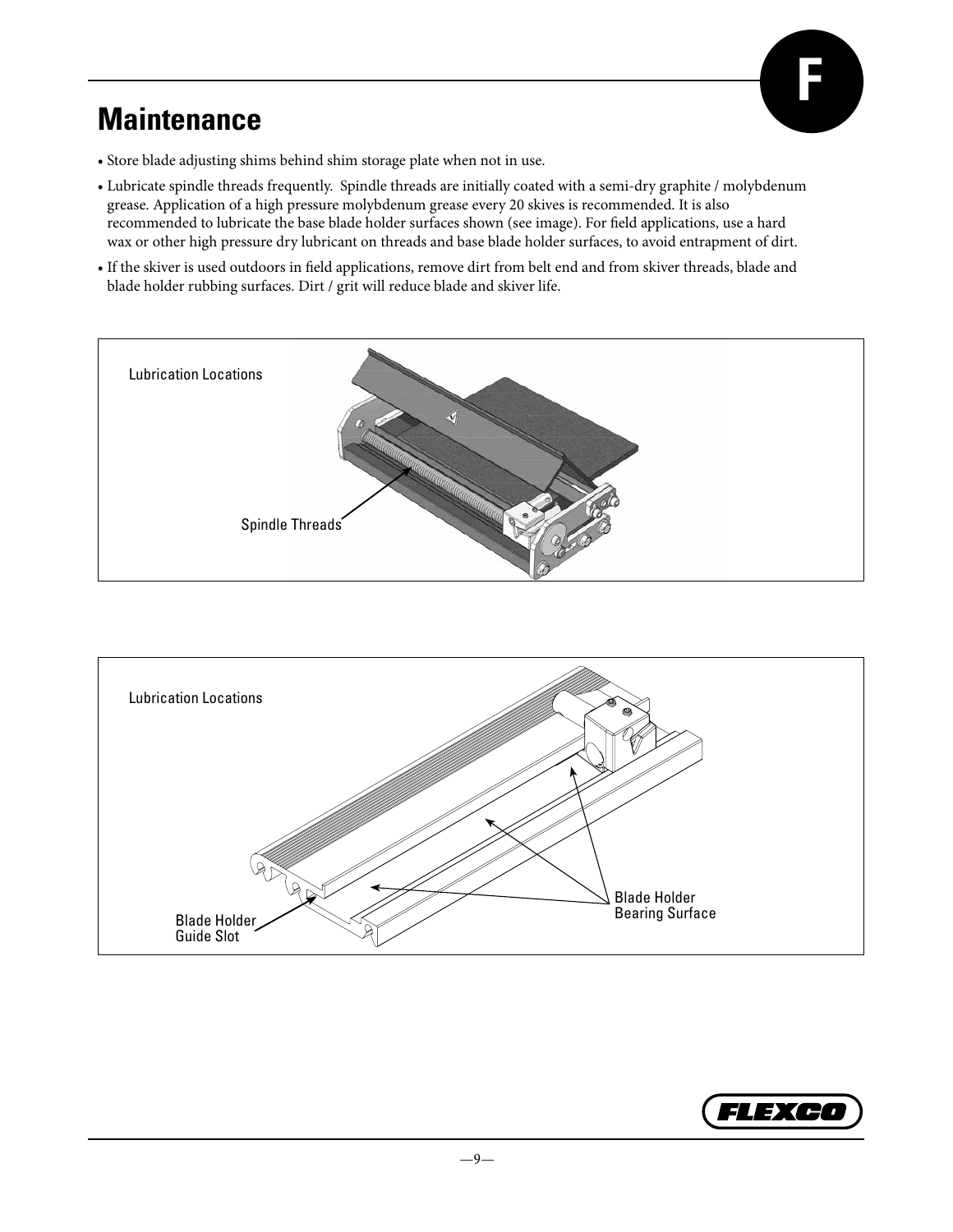

### **Troubleshooting**

| <b>Symptom</b>                                       | <b>Possible Cause</b>                                               | <b>Possible Solution</b>                                                |  |
|------------------------------------------------------|---------------------------------------------------------------------|-------------------------------------------------------------------------|--|
| Blade holder does not engage<br>with spindle threads | Belt not positioned against blade<br>and hold down shaft            | <b>Reposition belt</b>                                                  |  |
|                                                      | Blade holder beyond spindle threads                                 | Use position pin to aid engagement                                      |  |
| Belt moves during skive                              | Inadequate clamping force                                           | Readjust clamping lid for increased<br>clamp force                      |  |
|                                                      | Hold down shaft too tight or too loose                              | Loosen shaft screw and reposition hold<br>down shaft. Retighten screw   |  |
| Inconsistent skive thickness                         | <b>Blade dull</b>                                                   | Replace with new blade                                                  |  |
|                                                      | Blade backing plate damaged or missing                              | Replace blade backing plate                                             |  |
| Carcass exposed                                      | Shim selection                                                      | Add shim(s) to increase skived belt<br>thickness                        |  |
|                                                      | <b>Blade dull</b>                                                   | Replace with new blade                                                  |  |
| Inadequate skived belt thickness                     | Shim selection                                                      | Add or remove shim(s) to achieve desired<br>thickness                   |  |
| Inadequate skive depth (reach back)                  | <b>Blade positioned incorrectly</b>                                 | Ensure that blade is properly positioned<br>on the blade holder pin     |  |
|                                                      | Belt moved during skive                                             | Increase clamp force.                                                   |  |
| Flap not separated down belt length                  | <b>Belt too thick</b>                                               | Remove with utility knife                                               |  |
|                                                      | Blade tip damaged                                                   | Replace with new blade                                                  |  |
| Flap not completely removed at skive end             | Normal                                                              | Remove manually                                                         |  |
|                                                      | Dirt present on spindle threads or blade<br>holder bearing surfaces | Clean dirt from skiver and re-lubricate as<br>necessary                 |  |
| Blade holder binding during skive                    | <b>Blade dull</b>                                                   | Replace with new blade                                                  |  |
|                                                      | <b>Blade positioned incorrectly</b>                                 | Ensure that blade is properly positioned<br>on the blade holder pin     |  |
| Blade holder does not release at end of              | Dirt or debris interfering with movement of<br>blade holder         | Clean dirt and debris from skiver                                       |  |
| skive                                                | Worn spindle or blade holder threads                                | Check threads for wear. Replace spindle<br>or blade holder as required. |  |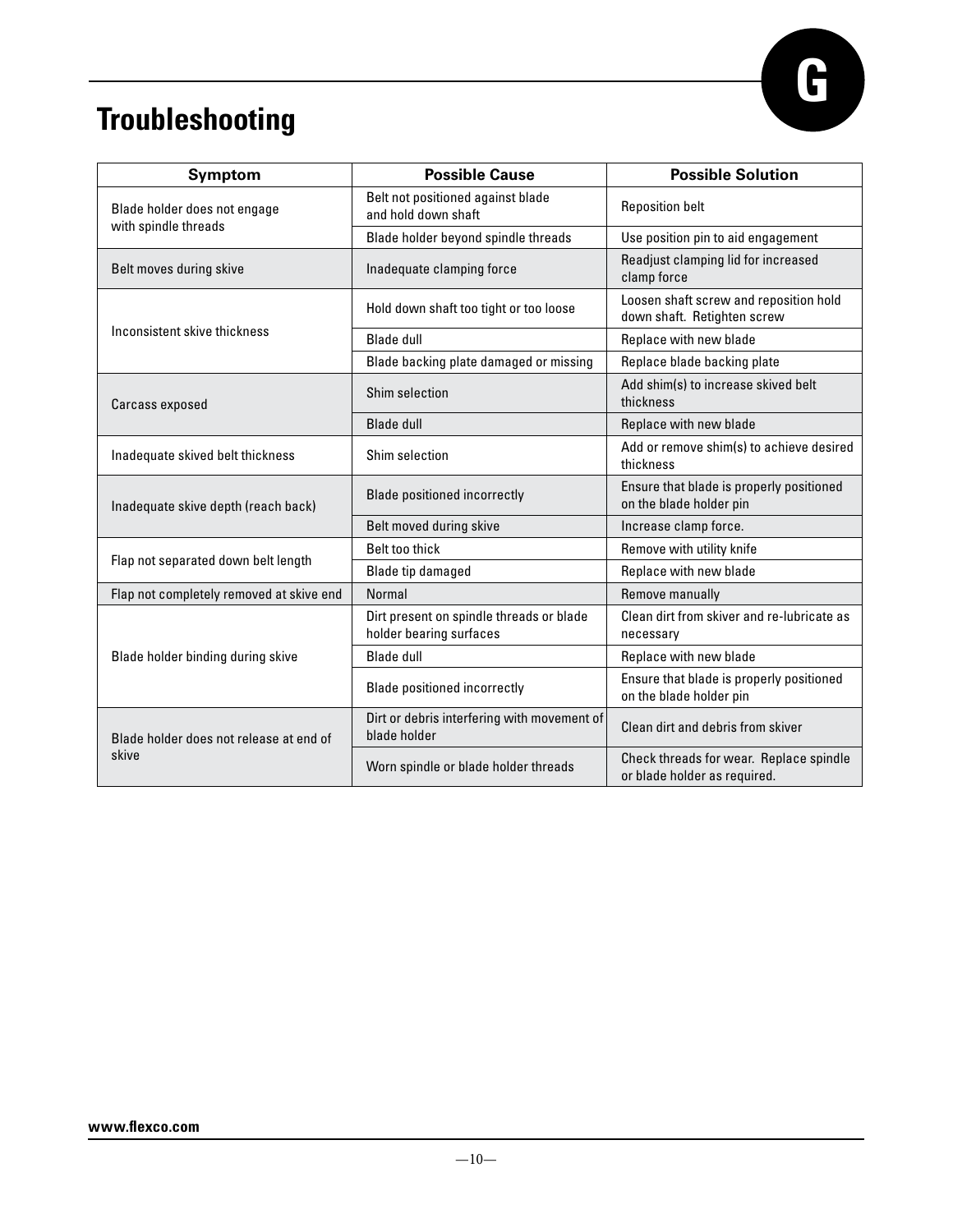## **Replacement Parts**



|             | <b>Replacement Parts List</b>                                   |                               |                  |  |  |
|-------------|-----------------------------------------------------------------|-------------------------------|------------------|--|--|
| <b>Item</b> | <b>Description</b>                                              | <b>Ordering Number</b>        | <b>Item Code</b> |  |  |
|             | 5 replacement blades                                            | BLADE-KIT-5-BALER-SKIVER      | 04990            |  |  |
|             | 5 replacement shims                                             | SHIM-KIT-5-BALER-SKIVER       | 04991            |  |  |
| 3           | Spindle and 2 bushings                                          | SPINDLE-BALER-SKIVER-7IN      | 04992            |  |  |
| 4           | Blade holder, hold-down shaft & set<br>screws, blade set screws | BLADE-HOLDER-KIT-BALER-SKIVER | 04993            |  |  |
| 5           | <b>Blade backer</b>                                             | <b>BLADE-BACKER-SKIVER</b>    | 04998            |  |  |
| ĥ           | Bench mounting kit                                              | BENCH-MOUNT-KIT-BALER-SKIVER  | 04994            |  |  |



**H**